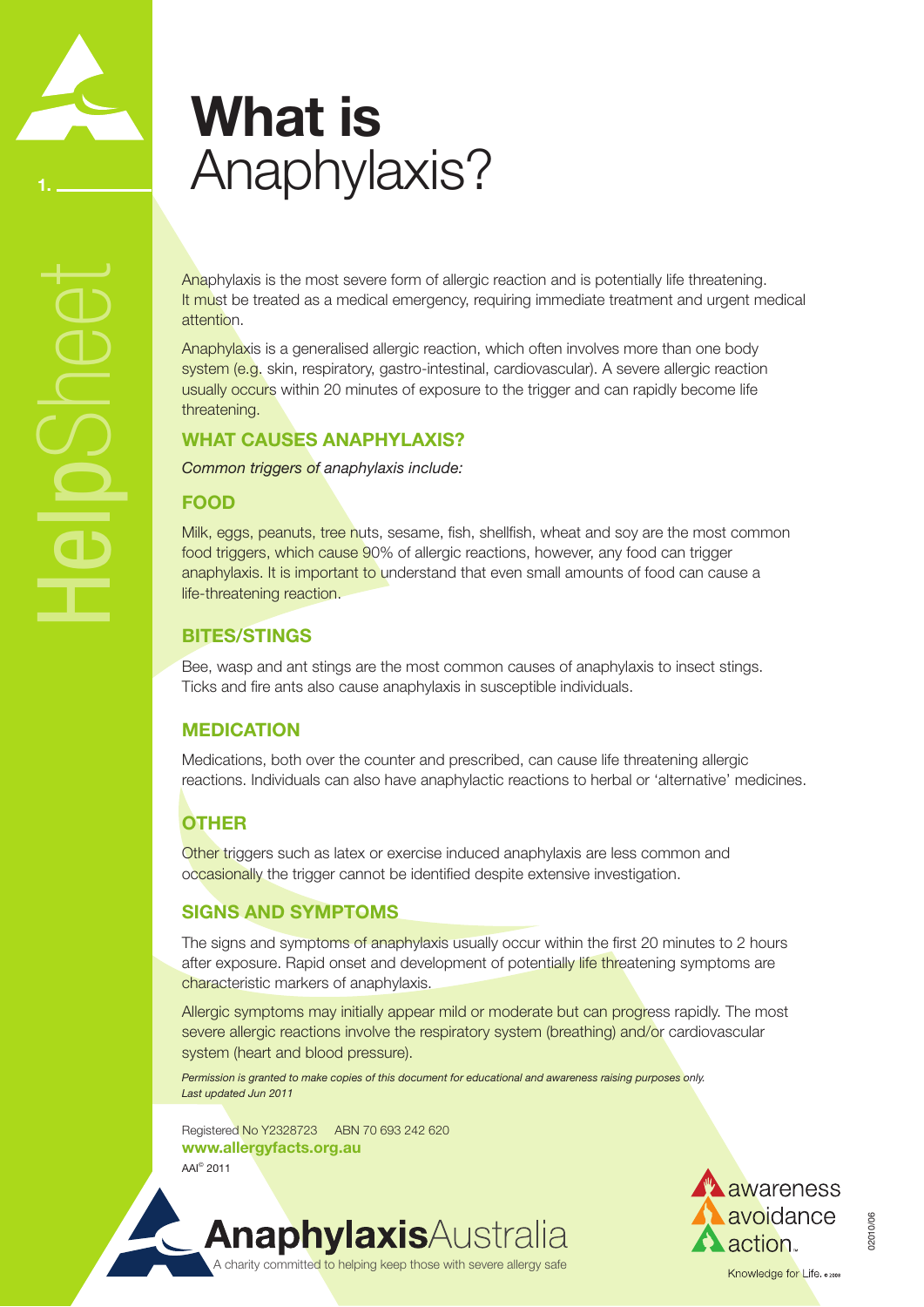## **What is**  Anaphylaxis?

### **Common Symptoms**

*Mild to moderate allergic reaction*

- Tingling of the mouth
- Hives, welts or body redness
- Swelling of the face, lips, eyes
- Vomiting, abdominal pain
- *Severe allergic reaction- ANAPHYLAXIS*
- Difficult/noisy breathing
- Swelling of the tongue
- Swelling or tightness in the throat
- Difficulty talking or hoarse voice
- Wheeze or persistent cough
- Persistent dizziness or collapse
- Pale and floppy (young children)



*Hives*

### **Diagnosis**

HelpSheet

**2.**

A person who is suspected of having a food allergy should obtain a referral to see an allergy specialist for correct diagnosis, advice on preventative management and emergency treatment. Those diagnosed with severe food or insect allergy must carry emergency medication as prescribed as well as an Action Plan for Anaphylaxis signed by their doctor. Food allergic children who have a history of eczema and/or asthma are at higher risk of severe allergic reactions. Administration of adrenaline is first line treatment of anaphylaxis.

### **Management & Treatment**

Anaphylaxis is a preventable and treatable event. Knowing the triggers is the first step in prevention. Children and caregivers need to be educated on how to avoid food allergens and/or other triggers.

However, because accidental exposure is a reality, children and caregivers need to be able to recognise symptoms of an anaphylaxis and be prepared to administer adrenaline according to the individual's Action Plan for Anaphylaxis.

Research shows that fatalities more often occur away from home and are associated with either not using or a delay in the use of adrenaline.

In Australia, adrenaline can be purchased on the PBS in the form of autoinjectors known as the EpiPen® and Anapen®. More information on prescription is available through ASCIA www.allergy.org.au

The adrenaline autoinjectors are intramuscular injections that contain a single, pre-measured dose of adrenaline that is given for the emergency treatment of anaphylactic reactions. The devices are for use by lay people and is available in two doses, **EpiPen®** or EpiPen® Jr and Anapen® or Anapen® Jr.

Please consult your doctor for more information on allergic reactions, accurate diagnosis and management strategies.

Registered No Y2328723 ABN 70 693 242 620 **www.allergyfacts.org.au**  AAI© 2011

A charity committed to helping keep those with severe allergy safe

**AnaphylaxisAustralia** 



02010/06

02010/06